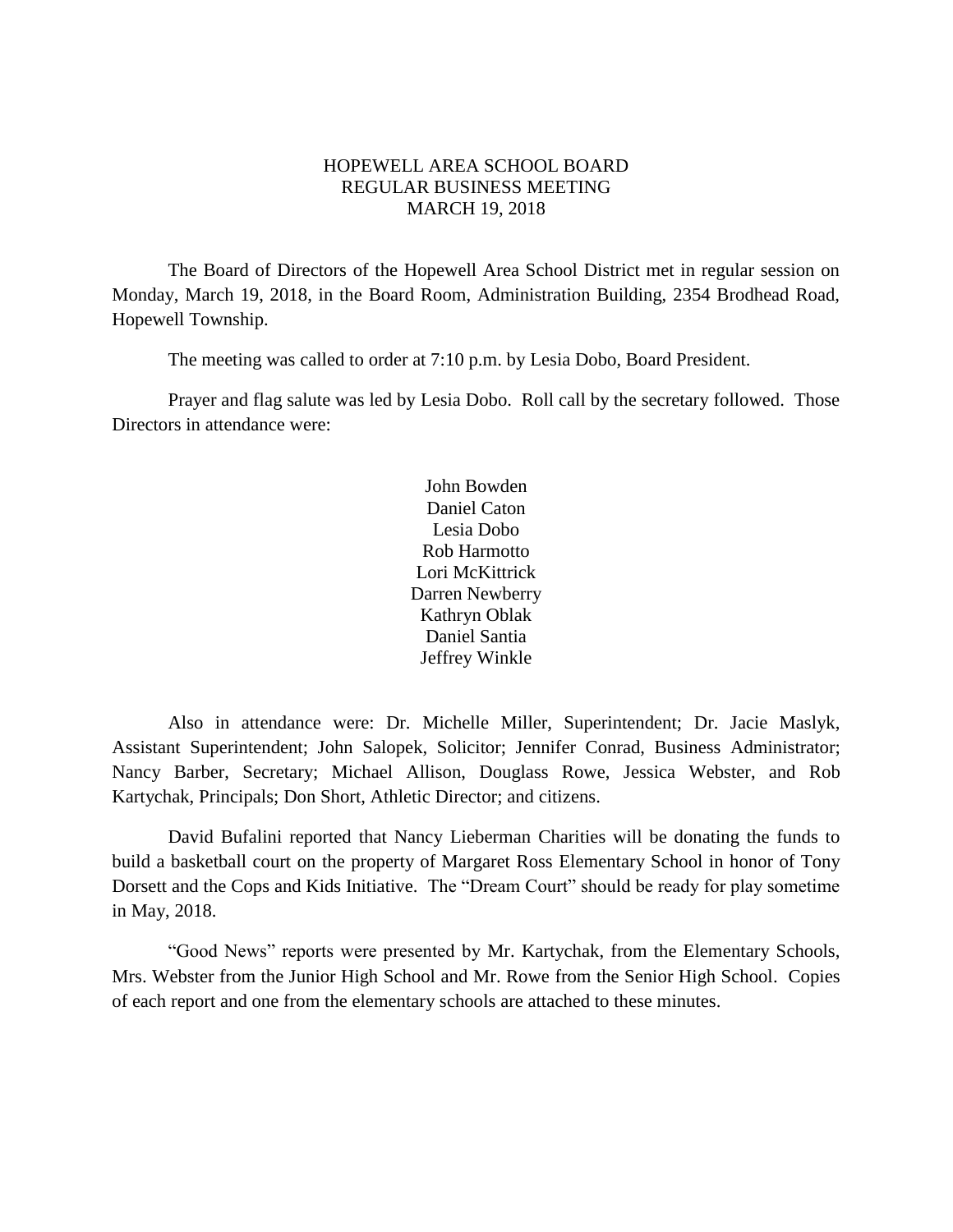Mrs. Dobo asked for approval of minutes.

# APPROVAL OF GROUPED ITEMS

## MOTION #1

By John Bowden, seconded by Kathryn Oblak, to approve items (1) and (2) as presented in accordance with the School Board's agreement for grouping items in a single motion. MOTION carried unanimously by an affirmative vote of all Directors in attendance.

# Approval of Minutes

- 1. Recommendation to approve the February 12, 2018 business meeting minutes as presented.
- 2. Recommendation to approve the March 5, 2018 work meeting minutes as presented.

# APPROVAL OF GROUPED ITEMS

## MOTION #2

By Rob Harmotto, seconded by Dan Santia, to approve items (1) through (3) as presented in accordance with School Board's agreement for grouping items in a single motion. MOTION carried unanimously by an affirmative vote of all Directors in attendance.

## Tax Collectors' Report

1. Recommendation to accept report for taxes collected for the month of February 2018, as presented, and make said report a part of these minutes.

## Treasurer's Report

2. Recommendation to accept report of the Treasurer for the month of February 2018, as presented, and make said report a part of these minutes.

## Financial Statements

3. Recommendation to accept Financial Statements for the month of February 2018, as presented, and make said statements a part of these minutes.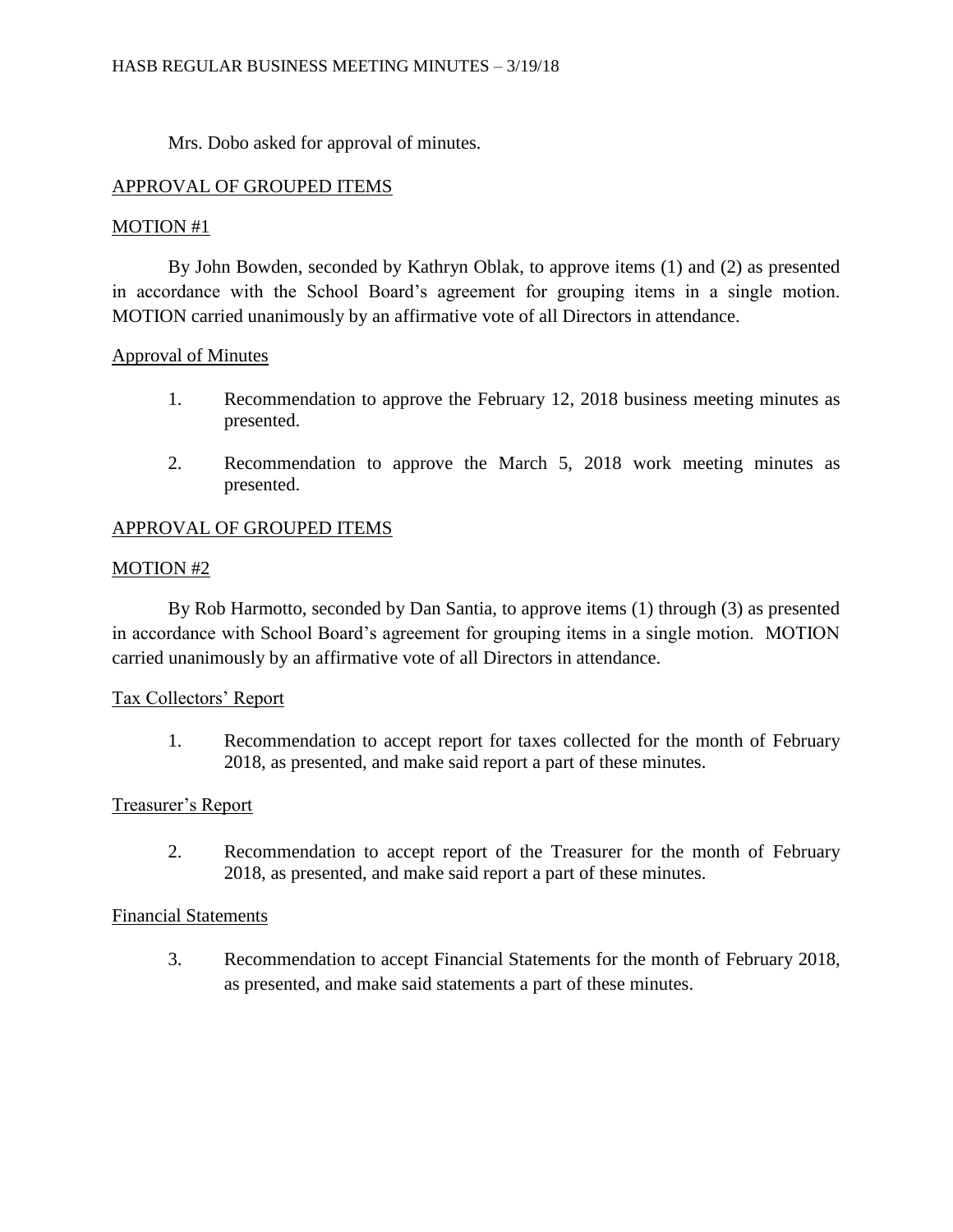#### VISITOR'S COMMENTS

Chris McCabe asked Dr. Miller about the lack of substitute teachers in the District. He wanted to know if the District's pay scale was too low and that is why substitutes don't want to come to Hopewell or was it a shortage of substitute teachers. Dr. Miller said that she and Dr. Maslyk are talking to Kelly Educational Services, our subcontractor, about the unfilled positions and will address this situation to the Board once they have a plan to reconcile the situation. Mr. McCabe also asked if the District had a timetable for paving the driveway at the Junior High School. Dr. Miller said that she was talking with Hopewell Township Manager to "piggyback" on some of their projects so that we could get the work done at a more cost effective rate.

Henry Bufalini proudly stated that, his son, David Bufalini, former Board President and Artist in Residence founder will be inducted into the Beaver County Music Hall of Fame in May.

Deana Zorn Krotec, Ronda Senskey, Bill McClafferty and Joyce Speicher, through written correspondence, spoke in favor of retaining Vincent Kortstam as the girl's varsity soccer coach. The Board has decided to open the position with interviews next week and, hopefully, a new coach in place in April.

Tom Armour complimented the administration and staff at Independence Elementary School. He says they do a wonderful job. Mr. Armour also asked if teachers in the District receive preferential treatment for available coaching positions. Dr. Miller assured him that they do not. Mr. Armour reported on the poor conditions of the Pony League field at the Junior High School and asked the District for help with refurbishment.

Becky Adams reported that her daughter said that the pool area was not well kept and that because of that, she did not like to go swimming for gym class. Dr. Miller stated that the District will address her concerns immediately.

At this time Mrs. Dobo asked that Committee discussion and recommendations begin.

### **Education/Curriculum/Instruction by Jeff Winkle, Chair**

#### MOTION #3

By Jeff Winkle, seconded by Darren Newberry, to approve the 2018-2019 School Calendar. MOTION carried unanimously by an affirmative vote of all Directors in attendance.

#### MOTION #4

By Jeff Winkle, seconded by Daniel Santia, to approve the request from Bronwyn Korchnak for her and two students to attend the National Academic Games in Nashville, Tennessee at an approximate cost to the District of \$1070.00. MOTION carried unanimously by an affirmative vote of all Directors in attendance.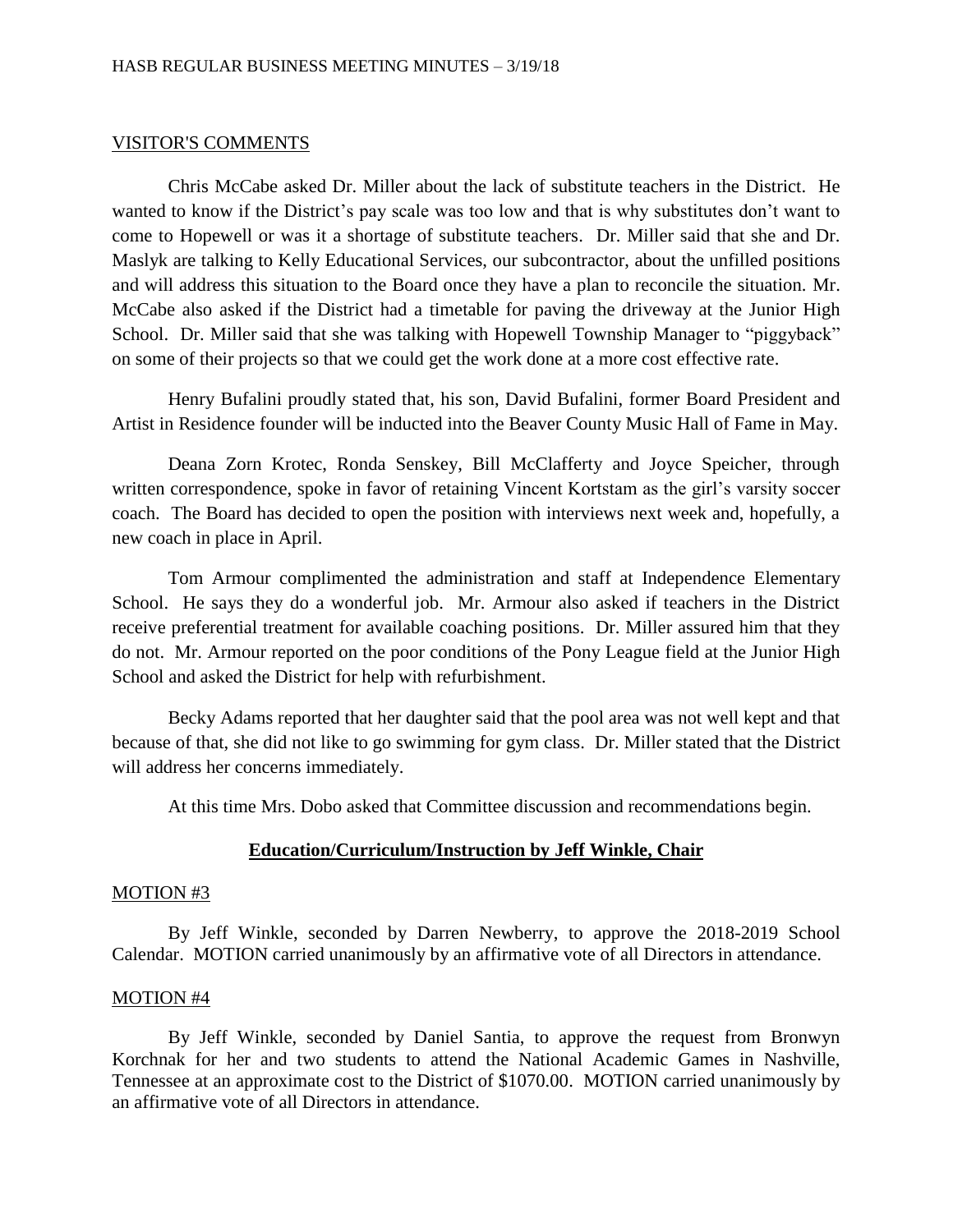# **Athletics by Daniel Caton, Chair**

### MOTION #5

By Daniel Caton, seconded by Daniel Santia, to approve the payment of winter coaches beyond the regular season. MOTION carried unanimously by an affirmative vote of all Directors in attendance.

## **Buildings and Grounds by Daniel Santia, Chair**

### MOTION #6

By Daniel Santia, seconded by John Bowden, to approve the Memorandum of Understanding with Total Control Training, Inc. to use District facilities for the purposes of providing motorcycle safety training and education classes. MOTION carried unanimously by an affirmative vote of all Directors in attendance.

### APPROVAL OF GROUPED ITEMS

### MOTION #7

By Daniel Santia, seconded by Darren Newberry, to approve items 1 and 2 as presented in accordance with School Board's agreement for grouping items in a single motion. MOTION carried unanimously by an affirmative vote of all Directors in attendance.

- 1. Request from Jeff Homziak to use the main and auxiliary gyms at Hopewell High School for a one week basketball camp for boys and girls in grades 1 through 8 during the month of June 2018.
- 2. Request from Jeff Homziak to use the main and auxiliary gyms at Hopewell High School and Gym B at the Junior High School to have a basketball summer league for girls in grades 7 through 12 from May 8, 2018 through June 28, 2018 on Monday, Wednesday and Thursday evenings from 6:00 p.m. until 9:00 p.m.

### MOTION #8

By Daniel Santia, seconded by John Bowden, to approve the request of Hopewell Youth Soccer Club to utilize the practice fields every Monday, Wednesday and Friday from 6:00 p.m. until 8:00 p.m. beginning March 15, 2018 through June 10, 2018. MOTION carried unanimously by an affirmative vote of all Directors in attendance.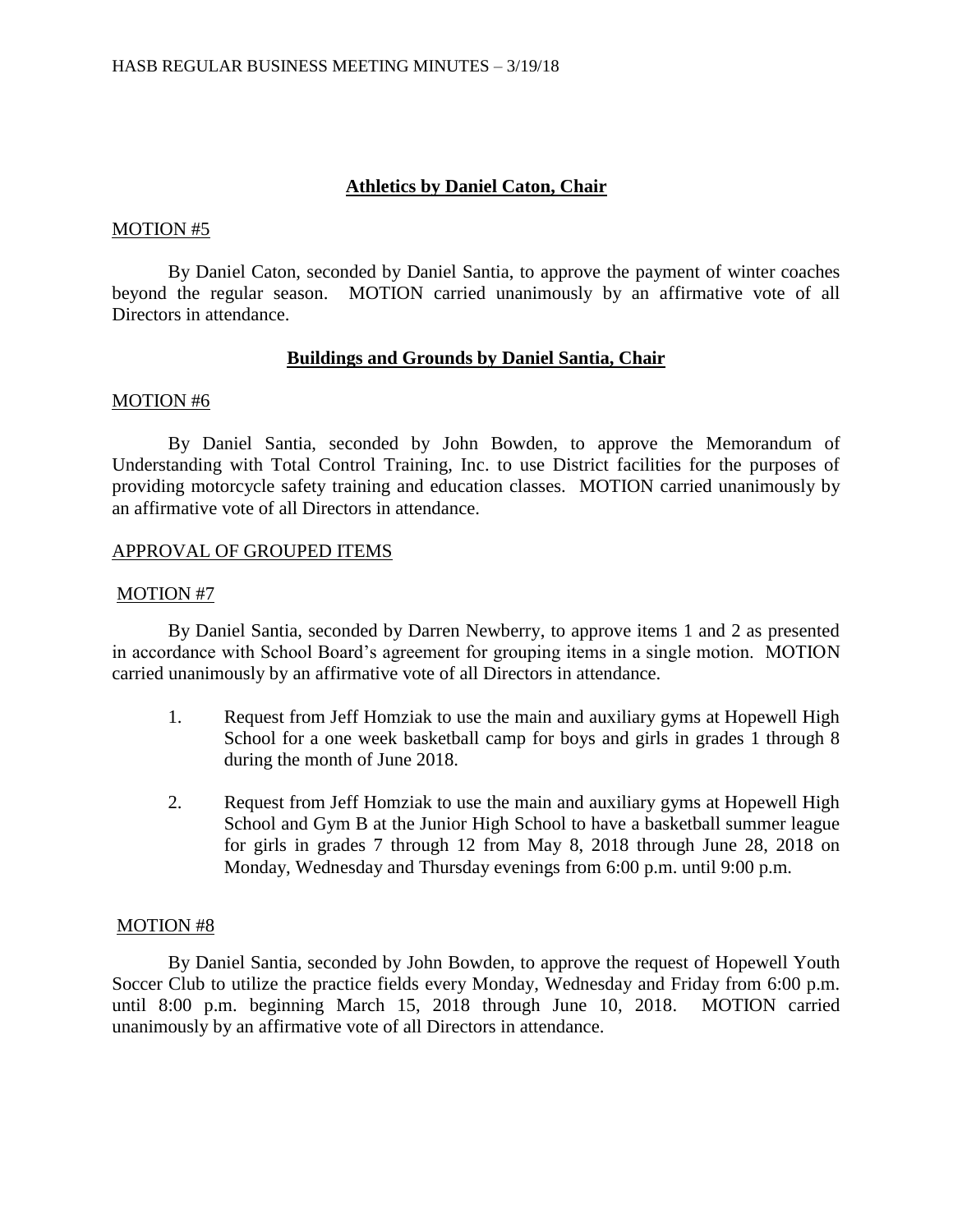# APPROVAL OF GROUPED ITEMS

### MOTION #9

By Daniel Santia, seconded by Lori McKittrick, to approve items 1 through 3 as presented in accordance with School Board's agreement for grouping items in a single motion. MOTION carried unanimously by an affirmative vote of all Directors in attendance.

- 1. Request of the Hopewell Quarterbacks and Football Boosters to use the Senior High School cafeteria to serve lunch during football camp, August 13 through 17, 2018 and August 20 and 21, 2018.
- 2. Request of the Hopewell Quarterbacks and Football Boosters to conduct 50/50 raffles at each of the varsity, junior varsity and  $7<sup>th</sup>$ -8<sup>th</sup> grade football games.
- 3. Request of the Hopewell Quarterbacks and Football Boosters to use the concession stand and spirit shop at Tony Dorsett Stadium during the following events:
	- a. All Home Varsity, Junior Varsity and  $7<sup>th</sup>$  &  $8<sup>th</sup>$  grade games; and
	- b. Thursday evenings during football season to provide dinner for players and coaches.

## MOTION #10

By Daniel Santia, seconded by Rob Harmotto, to approve the request of Hopewell Youth Cheer to use Gym A at the Junior High School, Monday through Friday from 5:30 p.m. until 8:00 p.m. from April 3, 2018 through May 25, 2018. MOTION carried unanimously by an affirmative vote of all Directors in attendance.

## MOTION #11

By Daniel Santia, seconded by Kathryn Oblak, to approve the request of Nancy Petrella, to hold one-on-one Infant Swimming Rescue lessons at the Junior High Swimming Pool from 5:00 p.m. until 7:00 p.m. from April 9, 2018 through May 18, 2018. MOTION carried unanimously by an affirmative vote of all Directors in attendance.

## MOTION #12

By Daniel Santia, seconded by Lori McKittrick, to accept the proposal from Nancy Lieberman Charities to provide a Dream Court for placement on the grounds of Margaret Ross Elementary School and to authorize execution of the License Agreement prepared and to be presented by Nancy Lieberman Charities, subject to final approval by the solicitor. MOTION carried unanimously by an affirmative roll call vote of all Directors in attendance.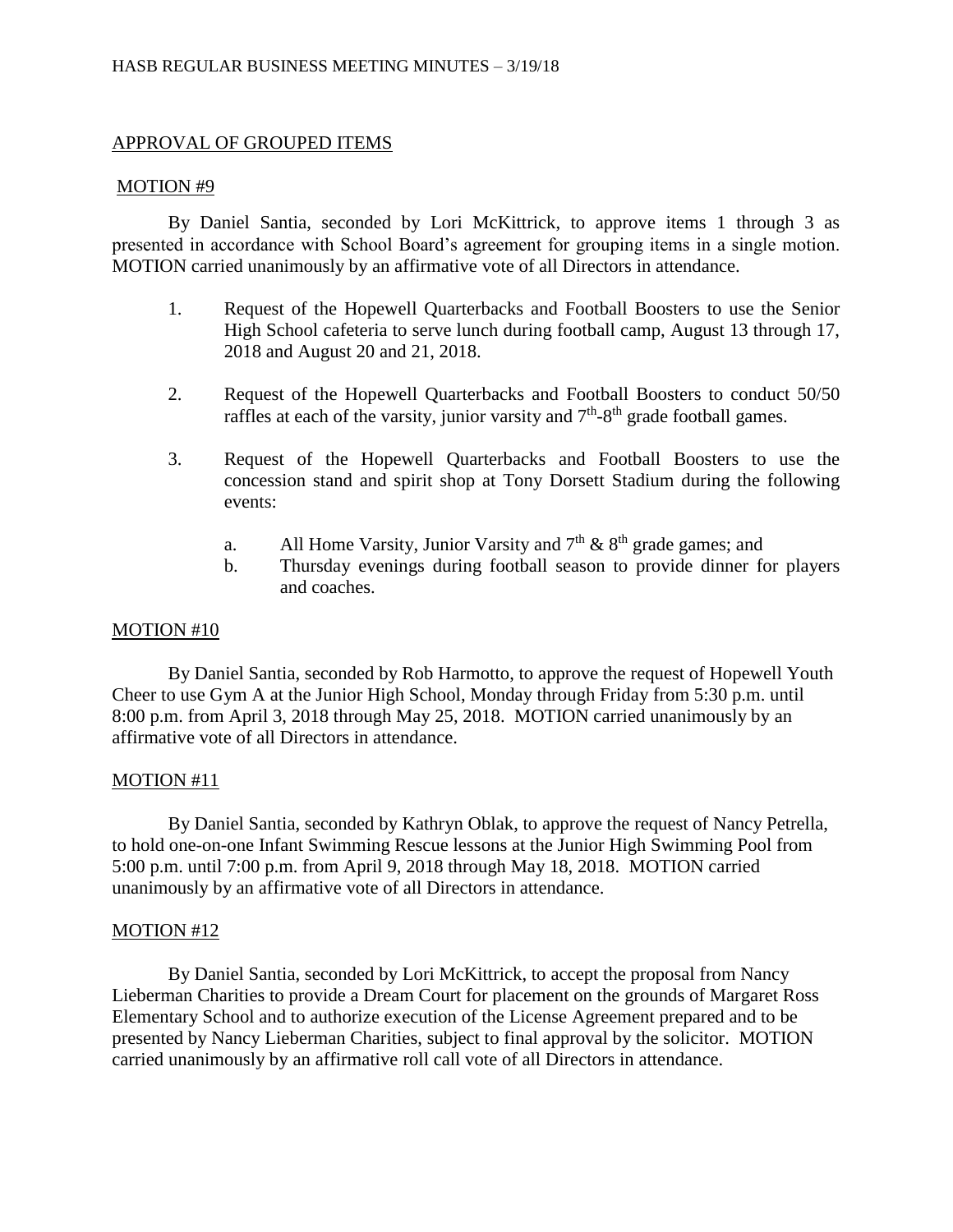## **Finance and Budget by Lori McKittrick, Chair**

#### APPROVAL OF GROUPED ITEMS

#### MOTION #13

By Lori McKittrick, seconded by Darren Newberry, to approve items 1 through 3 and to ratify item 4 as presented in accordance with School Board's agreement for grouping items in a single motion. MOTION carried unanimously by an affirmative roll call vote of all Directors in attendance.

- 1. General Fund payments in the amount of \$332,841.57
- 2. Cafeteria Fund payments in the amount of \$97,146.86
- 3. Capital Reserve payments in the amount of \$36,266.48
- 4. General Fund payments in the amount of \$556,735.81

#### MOTION #14

By Lori McKittrick, seconded by John Bowden, to approve the 2018-2019 pay schedule, as presented. MOTION carried unanimously by an affirmative vote of all Directors in attendance.

### MOTION #15

MOTION by Lori McKittrick, seconded by Darren Newberry, to approve the advertisement for receipt of bids for supplies and/or equipment for the 2018-2019 school year. MOTION carried unanimously by an affirmative vote of all Directors in attendance.

### MOTION #16

MOTION by Lori McKittrick, seconded by Daniel Santia, to approve the 2018-2019 Beaver Valley Intermediate Unit general operating budget in the amount of \$1,547,232.00. MOTION carried unanimously by affirmative roll call vote of all Directors in attendance.

### MOTION #17

MOTION by Lori McKittrick, seconded by Daniel Santia, to approve the Renewal Services Agreement with the Omni Financial Group to provide third party administrative services for our 403(b) Plan in the amount of \$2,076.00, effective July 1, 2018. MOTION carried unanimously by affirmative vote of all Directors in attendance.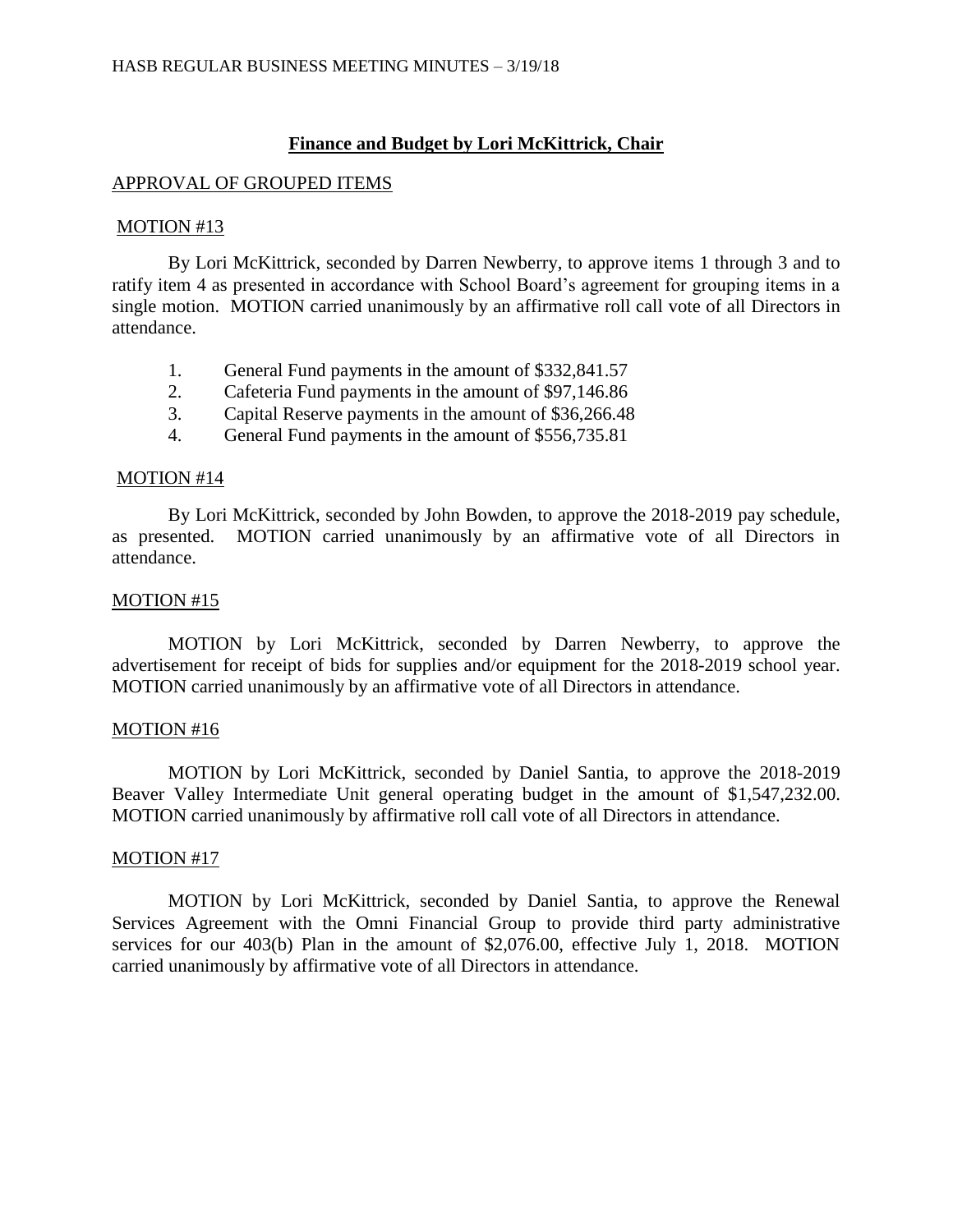### MOTION #18

MOTION by Lori McKittrick, seconded by Kathryn Oblak, to approve the appointment of Mary Ellen Oros as deputy tax collector for Raccoon Township. MOTION carried unanimously by affirmative vote of all Directors in attendance.

#### **Legislative by Kathryn Oblak, Chair**

#### MOTION #19

MOTION by Kathryn Oblak, seconded by Newberry, to approve the opposition of Senate Bill 2, ESA Voucher Program. MOTION carried unanimously by affirmative vote of all Directors in attendance.

### **Personnel by Rob Harmotto, Chair**

#### MOTION #20

By Rob Harmotto, seconded by John Bowden, to accept the resignation for retirement of Jill Hricik, special education teacher at Hopewell Elementary School, effective June 1, 2018. MOTION carried unanimously by an affirmative vote of all Directors in attendance.

#### MOTION #21

By Rob Harmotto, seconded by Daniel Caton, to accept the resignation for retirement of Linda Winkle, transportation aide, effective July 1, 2018. MOTION carried unanimously by an affirmative vote of all Directors in attendance.

#### MOTION #22

By Rob Harmotto, seconded by John Bowden, to accept the resignation for retirement of Essie Trimble, paraprofessional at the Senior High School, effective March 9, 2018. MOTION carried unanimously by an affirmative vote of all Directors in attendance.

#### MOTION #23

By Rob Harmotto, seconded by Darren Newberry, to accept the resignation of Keith Lorich, bus driver, effective March 13, 2018. MOTION carried unanimously by an affirmative vote of all Directors in attendance.

#### MOTION #24

By Rob Harmotto, seconded by Lori McKittrick, to accept the resignation of Robert Cranmer, bus utility attendant, effective March 16, 2018. MOTION carried unanimously by an affirmative vote of all Directors in attendance.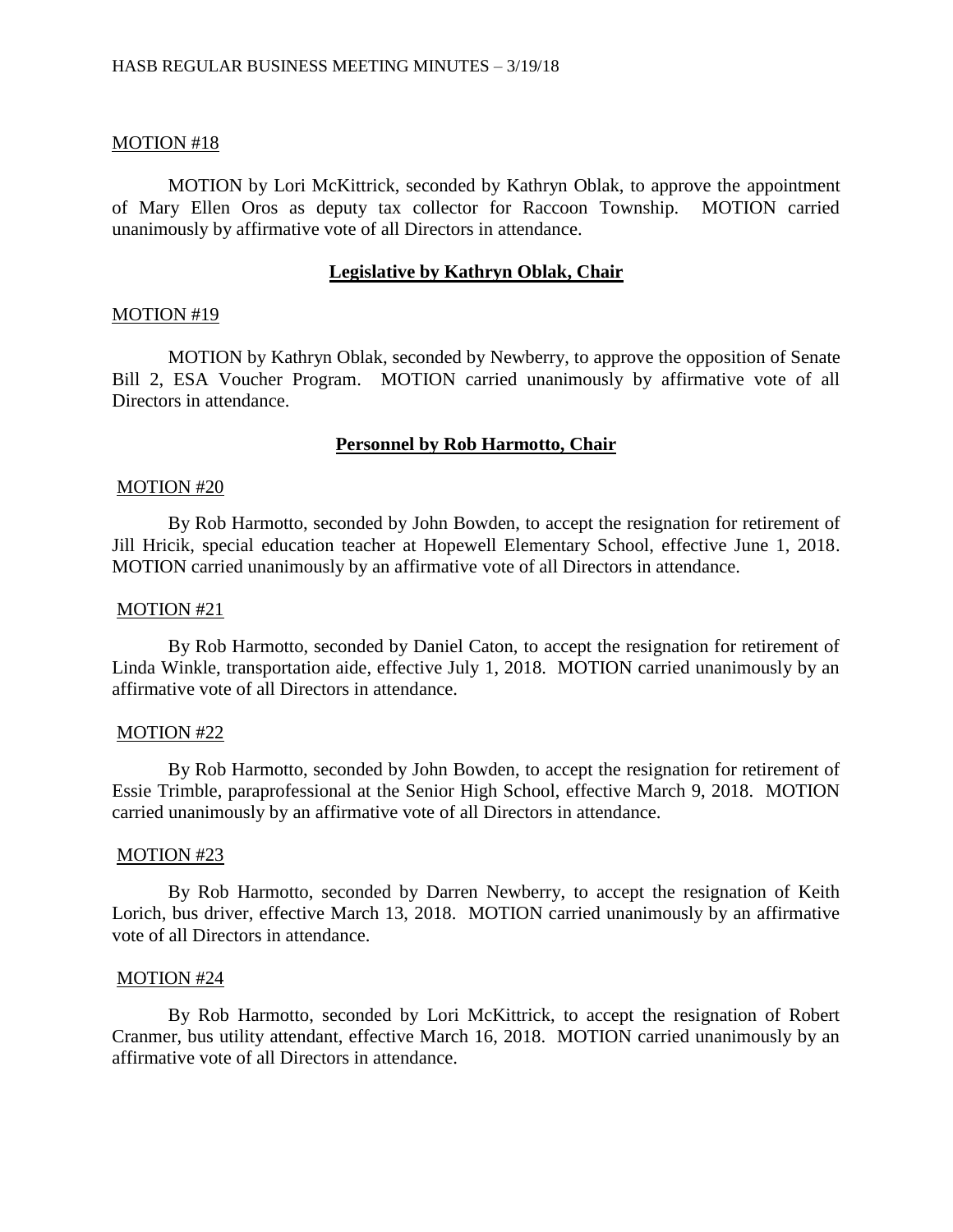# **Transportation by Jeff Winkle, Co-Chair**

### MOTION #25

By Jeff Winkle, seconded by Daniel Santia, to approve the sale of the 2008 Chevy Cobalt (VIN 1G1AK58F187219582) in AS-IS condition by sealed bids advertised appropriately to employees of the School District or such other bidding parties but without the costs of further public advertising. The sealed bids were received by 4:00 p.m. in the Business Office on Friday, March 16, 2018. The sealed bids were opened and tabulated by the Business Administrator with a bid of \$1,125.00 from Robert McDonald, 3948 Route 151, Aliquippa, PA 15001 as the winning (highest) bid. MOTION carried unanimously by an affirmative vote of all Directors in attendance.

## Superintendent's Report

Dr. Miller said that the students are involved in many activities this spring including STEAM activities, Story Walk, "A Day of Action" and many other wonderful and worthwhile projects.

Dr. Maslyk reported that kindergarten registration starts tomorrow at Margaret Ross Elementary School, Wednesday is Independence Elementary School and next week will be Hopewell Elementary School. She said that you should bring your child with you as registration and screening take place at the same time.

## Solicitor's Report

Nothing to report.

## Unfinished Business

Nothing to report.

## Upcoming School Board Meetings

April 9, 2018 – 7:00 p.m. Work Meeting, Central Administration April 16, 2018 – 7:00 p.m. Regular Business Meeting, Central Administration

## EXECUTIVE SESSION

Mrs. Dobo announced that an Executive Session was held prior to the meeting to discuss personnel matters. This announcement is being made to be in compliance with Act 84 of 1986, Pennsylvania's Sunshine Law, as amended.